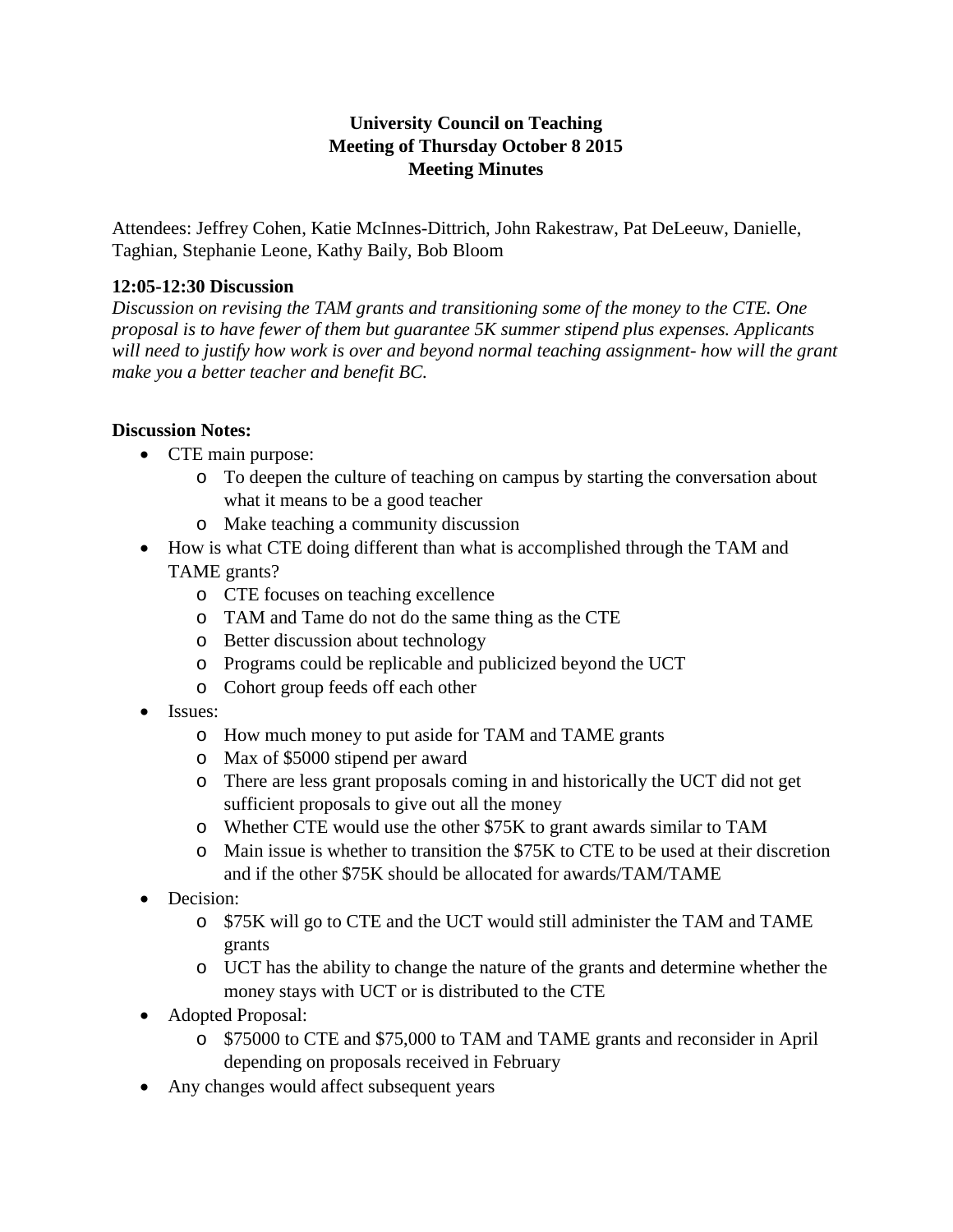## **12:30 - 1:05 Discussion led by John Rakestraw**

*Programming from the CTE-What can we do to get faculty to commit to programming from the CTE-Discussion led by member of the CTE John Rakestraw*

- Excellence in teaching day last year was a success
- Planning for Excellence in teaching day this year:
	- o The event will be will be held in May, the Friday after grades are due on Thursday
	- o Event where professors reflect on what they did this year and introduce themes for next year
	- o Poster section and panel this year to acknowledge what these individuals have done and learn from them
	- o Theme for event is yet to be decided
	- o Email will be sent out to facility to generate ideas on issues they identify within their school
- Teaching Matters Discussion on teaching
	- o Teaching matters discussion on core, how we teach it, existing core, and how to improve it
	- o The CTE is looking for a theme, question, challenge related to teaching that could be brought into teaching
		- Have practical suggestions for faculty
- Question: What does it take to get people to come in the door and have a discussion?
	- Food?
	- Having students attend discussions and discuss their classroom experiences
	- $\blacksquare$  Have interesting discussion topics
- Topics for Discussion:
	- o Race
		- Invite black lives matter to campus to have a discussion involving graduate students of color with other students and faculty observing this conversation
		- Follow up with a faculty panel after discussion
		- Panel with students who discuss their classroom experiences as a student of color and what teaching techniques worked for these students
	- o Research
		- If Identify faculty that want to talk about their research in the classroom
		- $\blacksquare$  Hold a roundtable discussion with 2/3 faculty planning to talk about how they brought their research into their teaching
- Reasons why professors do not attend workshops:
	- o They do not like teaching
	- o Do not want to change the way they are teaching
- Current workshop themes:
	- o Contemplative pedagogy